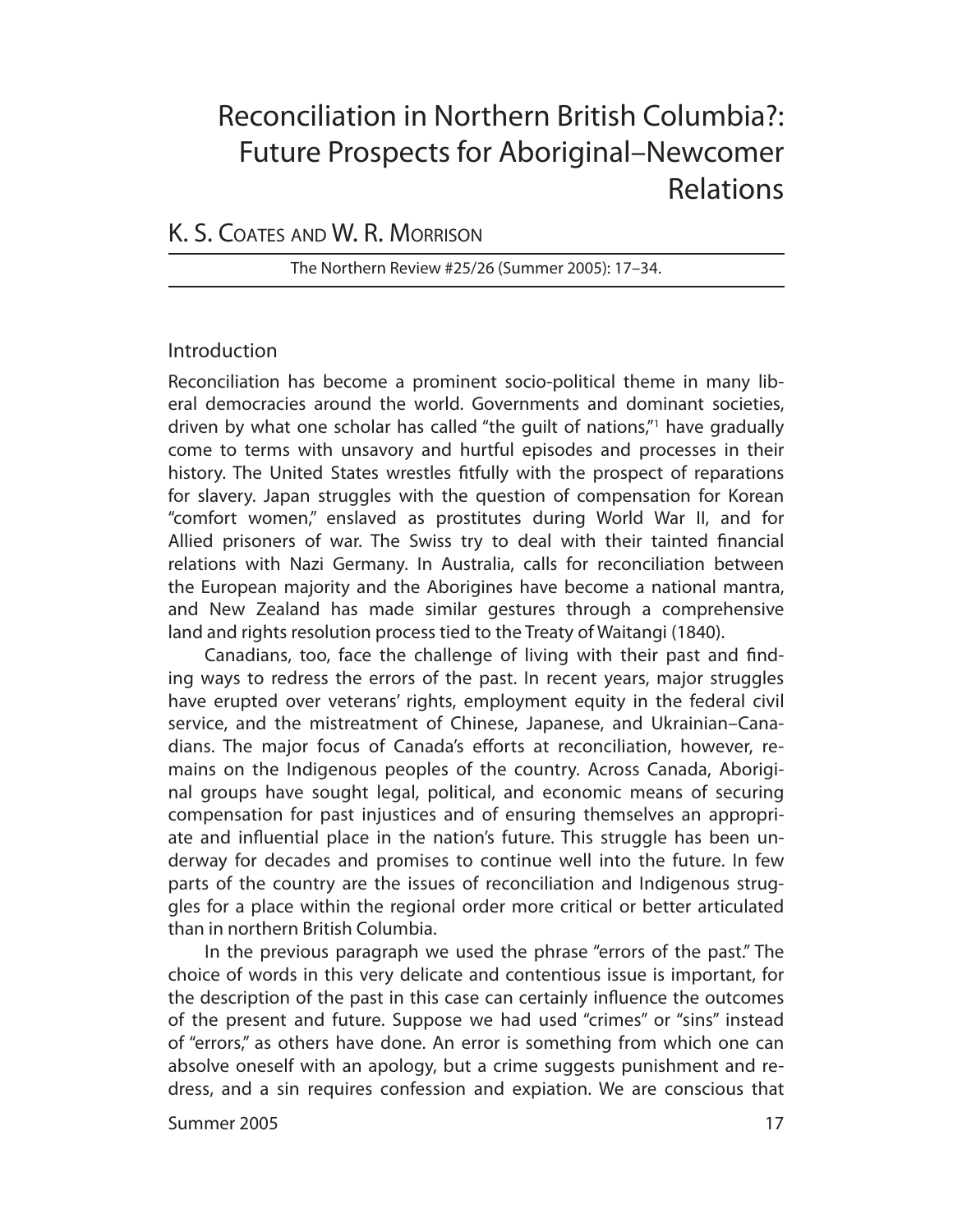the issue presents a minefield of nomenclature, and that there are many points of view on how to describe it.

Aboriginal people represent a substantial percentage of the 350,000 people of northern British Columbia (defined as encompassing the regional mandate of the University of Northern British Columbia, stretch-



First Nations of British Columbia from R.J. Muckle, First Nations of British Columbia: An Anthropological Survey (Vancouver: University of British Columbia Press, 1998), p. 7. Used with permission.

ing from 100 Mile House (51° 39' N., 121° 17' W.) to the Yukon border and from the Alberta boundary to the Queen Charlotte Islands), ranging from a low number in the northeast to nearly a third in the Prince Rupert region. There are approximately fourteen cultural groups in the region (see map, above), residing on reserves and in villages, towns and cities throughout northern British Columbia and in the province's southern centres.<sup>2</sup> There is tremendous cultural diversity between these societies, which range from the hierarchical and highly ordered Nisga'a of the Nass Valley to the more decentralized and widely dispersed Kaska of the far north of the province. The Indigenous peoples and communities represent the full range of the Aboriginal experience in British Columbia, from positive and hopeful to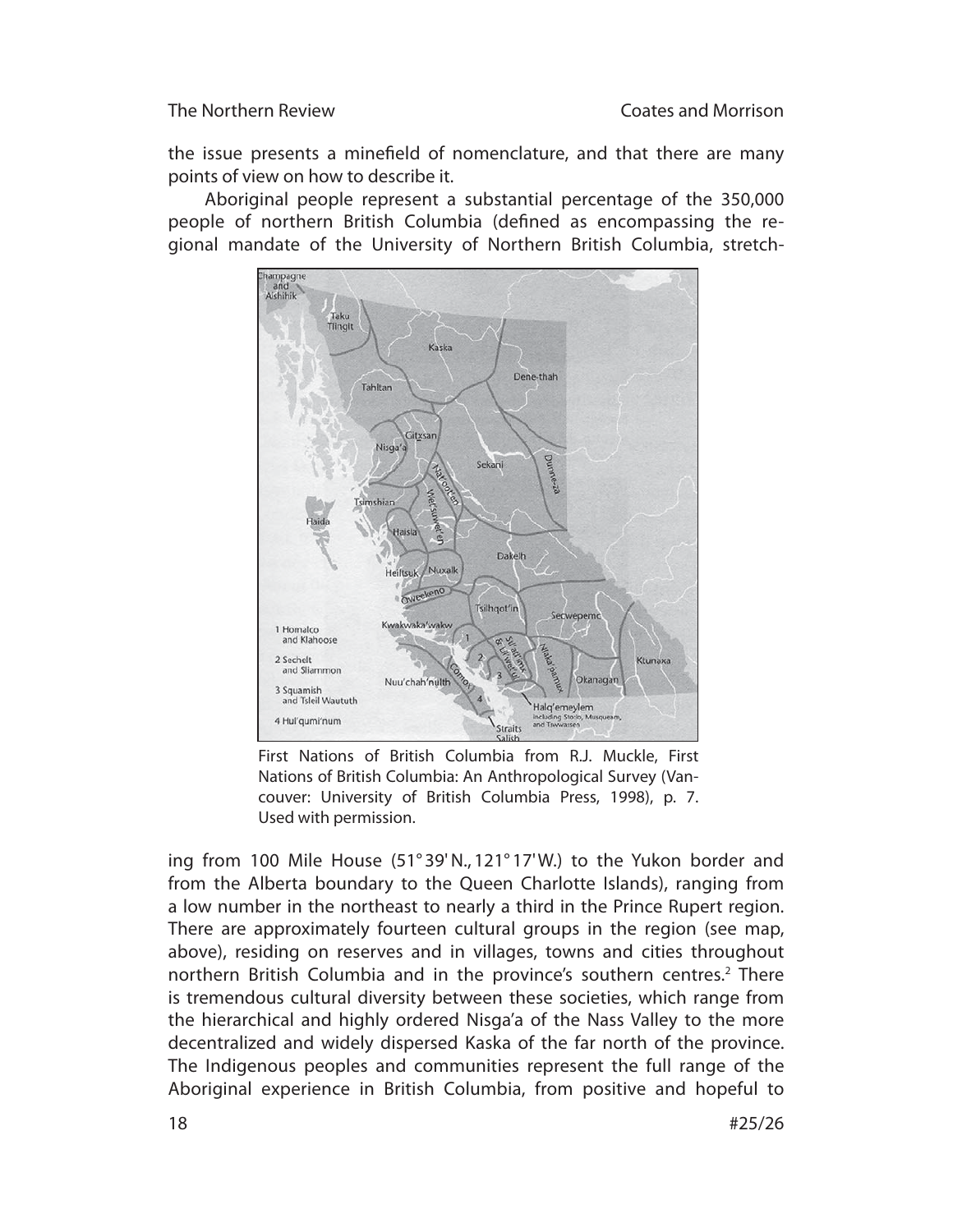The Northern Review

extremely negative. Some of the most successful self-government initiatives in the country are in this region, but it also contains more than one dysfunctional and traumatized community. There are families and settlements that have integrated well into the market and resource economies of the province and others that remain welfare dependant, with virtually no means of subsistence except government transfer payments. Several of the region's major cities have established strong, workable relationships between Indigenous peoples and newcomers; others labour under a legacy of turmoil and racial disharmony. There is, more than anything, intense regional debate about Aboriginal rights, particularly relating to resource use and land claims, and there is nothing yet approaching a consensus on the proper and future role of Indigenous communities in the North. In northern British Columbia, the challenges of reconciliation are not vague, theoretical concepts—as northerners often claim they are to those they accuse of being the latte-sipping yuppies of the Lower Mainland, whose economic welfare is not directly affected by them. They are, instead, real issues, of pressing concern, seen by almost all observers as critical to the long-term prosperity of the region.

## Reversing Patterns of Development

Northern British Columbia, like most resource-dependent regions, has long been a classic victim of boom and bust economics. During the widely spaced periods of prosperity, particularly the British Columbia gold rushes of the 1850s and 1860s, the railway construction era of the early twentieth century, when the Grand Trunk Pacific was built from Edmonton through Prince George to the coast at Prince Rupert, the construction of the Alaska Highway and ancillary facilities in 1942-44, and the post-World War II resource boom (based on timber, hydroelectric development, secondary processing and mining), newcomers flooded into the region, towns grew rapidly, only to fade subsequently when the resources ran out. Some disappeared entirely—the town of Cassiar<sup>3</sup> is a recent example. These development periods emerged in large measure from external pressures. The priorities of southern markets, international demand, and southern British Columbian initiatives spurred (and eventually ended) eras of expansion. Some outsiders came in, generally to make a fast dollar, and most left the region with the money they earned. Others, such as many residents of Cassiar, put down roots, appreciated the beauty of their surroundings, and were bitterly unhappy when they were forced to leave. Profits from the resource activities rarely stayed in the North, adding to the transient nature of the investments and developments.

The polarity of northern developments appears to be shifting somewhat, although external influences remain strongly in evidence. Interna-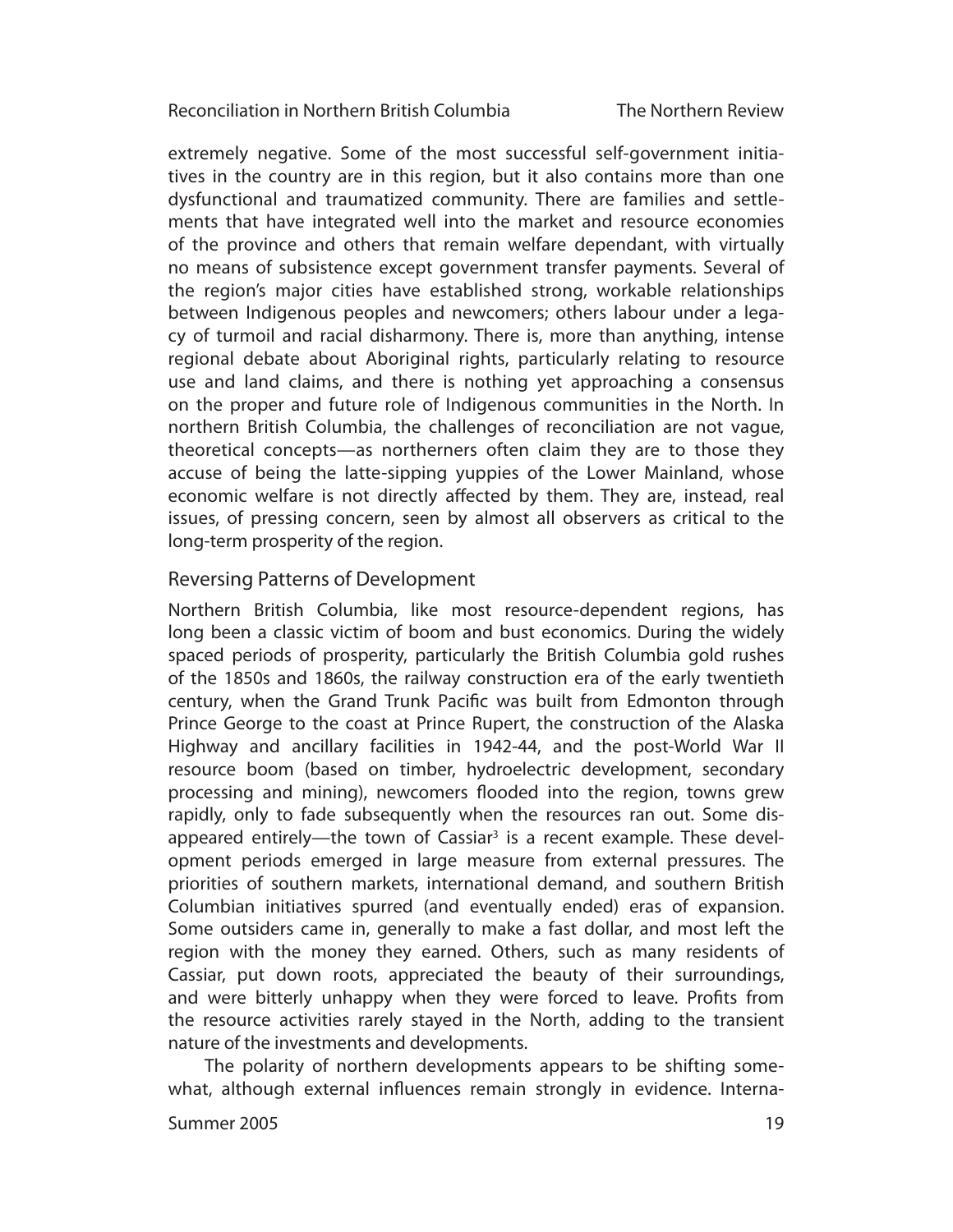tional markets for mineral products determine the pace of mineral exploration and mine openings and closings. External forces over which northerners have no control—most notoriously the recent American duties on softwood lumber—can crush the northern economy. Southern environmental concerns weigh equally, if not more highly, with governments adjudicating major development plans than do northern desires for job-creating megaprojects; the recent ban on mining in the Tatshenshini watershed is an example.<sup>4</sup> Provincial interest in job creation or, as in the first two years of the Gordon Campbell Liberal government (2001-2003), government downsizing, often has had a profound impact on the region. Within a general context that still sees most of the resource wealth in the North developed to the benefit of southern British Columbians or international companies, northern priorities are emerging more regularly on the agenda. Northerners are, like other Canadians, increasingly concerned about job and community security. Most of the major debates in recent years—the Tatshenshini-Windy Craggy mining project, the Kemano Completion-Alcan initiative—have revealed sharp internal differences of opinion about the future of the North. In the Kemano debate, which resulted in the provincial government's closing of the project (after \$500 million had been spent by Alcan on the initiative), Aboriginal groups, environmentalists and area farmers lined up in opposition to urban promoters, union workers from Kitimat and others in contesting the bitterly fought battle. The acrimony surrounding the debate is clear in the vitriolic prose written about it at the time. Bob Hunter, writing about Kemano in Eye magazine, stated that "Brian Mulroney's most shameless abuse of office was the way in which he helped out his buddies . . . to try to ram through the \$1.3 billion Kemano Completion project . . . [legal challenges to the project] got Lyin' Brian's boardroom-loving juices flowing."<sup>5</sup> There was much more in this vein, particularly on the anti-Kemano side of the debate.

On other issues, the best example of which was the development of the University of Northern British Columbia in the late 1980s and early 1990s, the region demonstrated an uncommon unity of purpose, and was able to force the provincial government to commit resources to the opening of a new, research-intensive institution.

While aspects of the debates over development have changed, a great deal remains unresolved. Aboriginal groups have only rarely aligned themselves with non-Indigenous organizations, and then only fitfully. Environmentalists struggle with the pro-development forces in the region, often finding greater support in the southern cities than within the North. And the long-standing pattern of newcomers seeing northern British Columbia as a temporary home, an opportunity to make money rather than as a place to settle, is still a pervasive feature of northern development. Still, to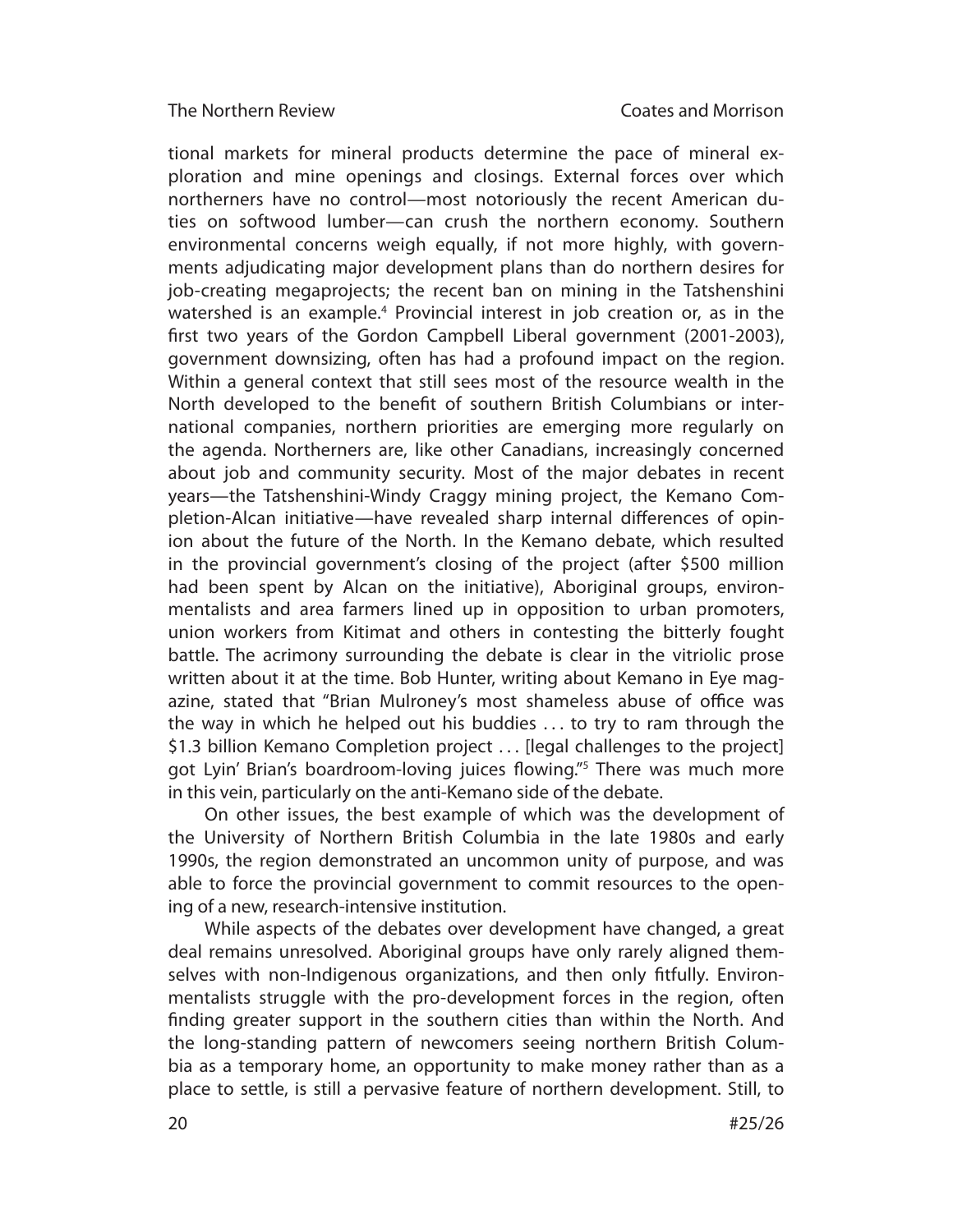a degree that is striking compared to even the 1950s and 1960s, northern British Columbia is increasingly finding its political and collective voice, albeit sometimes discordant and ill-rehearsed.

## Foundations for New Relationships

There are, however, striking and important reasons to believe that the future could be radically different than the past. A series of major developments have changed the political balance in the region, altered social relationships and provided a different foundation for economic development. While many of these processes remain underway, they may hold the preconditions for forging a radically different relationship between Indigenous and non-Indigenous peoples in northern British Columbia.

## Aboriginal Land Claims and Settlements

The decision of the provincial government in 1990 to commence formal land claims negotiations with Aboriginal people has restructured political and economic relationships in the North. The Nisga'a Final Agreement,<sup>6</sup> which came into effect on May 11, 2000, is still the only successfully negotiated modern treaty in the province, and has set a benchmark against which all expectations and plans are now based. The Nisga'a Agreement provided for the transfer of \$253 million for various purposes, the cost shared by the federal and provincial governments. The total cost of the Final Agreement, including the value of land transferred, foregone forestry revenues, and the like, is quoted as \$487.1 million in 1999 dollars, with the federal share being \$255 million. Even more important, this landmark treaty assured the Nisga'a of both the right of self-government and an ongoing role in the management of regional resources. The mere presence of the land claims process provides a foundation for the future of the North, one that will be marked by greater financial resources in the region (money transferred to Aboriginal peoples tends to stay much closer to home than income in the resource sector, for example), an increasing level of local control over resources and environmental matters, and the dramatic re-empowerment of Aboriginal peoples and communities. The North, to put it simply, will never be the same again.

## Aboriginal Political Power

In addition to the expansion of Aboriginal land claims negotiations, the federal and provincial governments have committed themselves (with varying degrees of enthusiasm) to Indigenous self-government. This has, in fact, become the mantra of liberals in this generation, offered as the panacea that will address the ills and challenges of Aboriginal communities. What tastes sweet to the political Left is bitter in the mouth of the

#### Summer 2005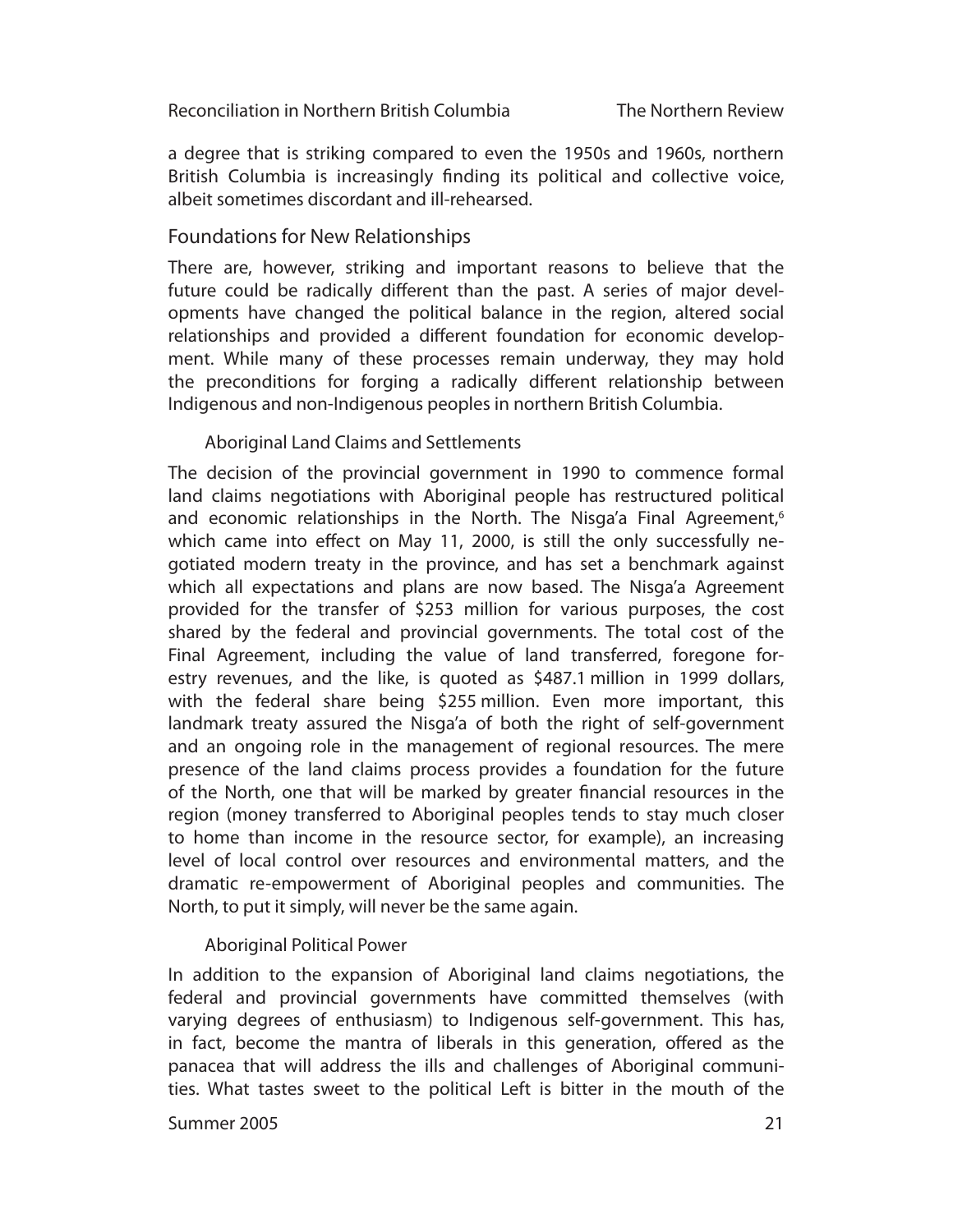Right. During the debate in Parliament over the Nisga'a Agreement, Ken Epp, Canadian Alliance MP for Elk Island, Alberta, stated that it "will go down in history as one of the darkest points of the Thirty-sixth Parliament because of the fact that they will have put into the constitution rules that divide us based on race."7 While self-government, like previous panaceas for Aboriginal peoples, has been oversold, northern British Columbians are well aware that self-government is a partial reality. Aboriginal communities and tribal councils have control over resources. They increasingly have a formal presence in regional decision-making bodies, and they continue to assert their demand for greater autonomy and regulatory freedom. While some of the transitions are political and administrative, the most profound impacts have been socio-cultural. Aboriginal peoples and communities have become more publicly assertive, their experience in government adding to their self-confidence, and there is increasing understanding in Indigenous circles than Aboriginal issues must figure prominently in the future of the region.

## Decline of the Resource Economy

For much of the post-World War II era, a rapidly expanding resource economy dominated northern British Columbia, especially after the great industrial boom that began around 1965. Southern and foreign companies began to dominate the economy, whose industrial sector had previously involved small-scale, often locally owned industries. After 1970, local business people played a declining role in determining the economic course of northern British Columbia. Worse, from the point of view of northern employment, was what has happened to the resource sector after 1990. Since then, the northern resource sector has been in a virtual free fall, with mine closures and a huge assault from interest groups in the United States on the region's forest industry. The company town of Cassiar was closed and the buildings were removed. Tumbler Ridge and Granisle saw their mining activity drastically scaled back or closed altogether.

The history of Tumbler Ridge was, like that of Cassiar, an example of what could happen to a community whose economy was entirely in the con trol of outside interests. It was founded in the early 1980s to service the "Nor theast Coal Project," a \$3 billion scheme to export 100 million tonnes of metallurgical coal to Japan. A well-planned community was laid out, connected by road to the provincial highway system, and a 129-km-long spur of the BC Rail line was built to carry the coal to new port facilities at Prince Rupert. The first coal was shipped in 1984, when the town had a population of 3,833. The population peaked at 4,650 in 1991. But when the world price of coal fell, one of the town's two mines shut down, and by 1999 the population was 2,633. Unlike Cassiar, the community did not dis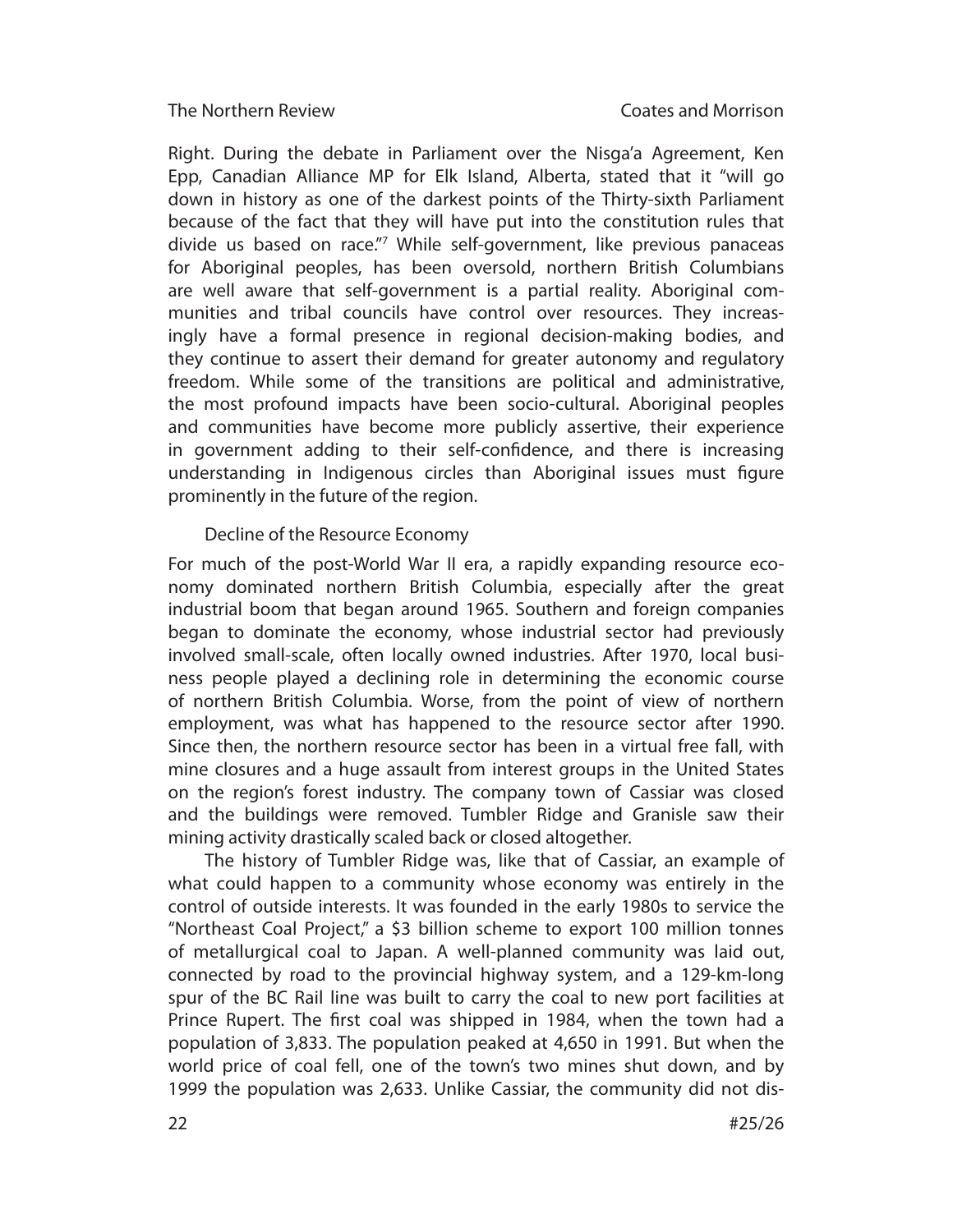appear, but it was forced to search for economic alternatives, which were hard to come by in such a remote region. Town boosters have had some success in selling company-owned houses at distress prices (a bungalow for \$25,000) to people wanting a resort home, but its future is uncertain.<sup>8</sup>

The major hydroelectric projects of the 1950s and 1960s, of which the Bennett Dam at Williston Lake is the most famous, proved to be the apogee of river developments; the one attempt to restart the sector, the Kemano Completion Project of the mid-1990s, foundered and was killed by the provincial government. The reason the first project was completed but the second was not is that the Bennett Dam was finished in 1967, in an era before environmental concerns were taken very seriously, especially in the North, and the second was proposed at the height of such concerns.<sup>9</sup> In the 1990s, logging expanded and stayed comparatively strong, but major technological improvements resulted in mass downsizing of northern workforces and the loss of thousands of high-paying, unionized jobs. While the economic consequences of the these changes were considerable, the decline of the resource sector had other impacts. Southern and foreign companies have largely retreated from the region; they are no longer the potent force that they once were in the North. Southern politicians, likewise, no longer view northern British Columbia as a tabula rasa, upon which the province and nation can paint an economic and social picture of their liking. Northerners have become, in turn, more suspicious of the motives of larger firms, better disposed toward regional entrepreneurs, and increasingly interested in small-scale, sustained initiatives. Dreams of northern megaprojects resurface from time to time, but most northerners have become more incrementalist in their thinking about economic development.

#### Growing Concern About Environmental Protection

Until the 1980s, environmental considerations played a relatively small part in regional planning. Rapid resource development resulted in the construction of the WAC Bennett Dam, with effects on the health of the Peace River Delta and on the First Nations people displaced by it, all still subjects of controversy. Most of the major towns in the region (notably Prince George and Quesnel) were built around noisy, smoky sawmills or malodorous pulp and paper plants. Northerners joked about the unpleasantness as reflecting the "smell of money," and accepted environmental damage as a cost of economic opportunity.

What was once a fairly uncritical approach toward environmental concerns, however, has shifted toward a greater balance. Developers are increasingly held accountable, not just to federal and provincial regulations, but also to regional sensitivities. There is no regional consensus on these matters—the development-environmentalist divide is among the

#### Summer 2005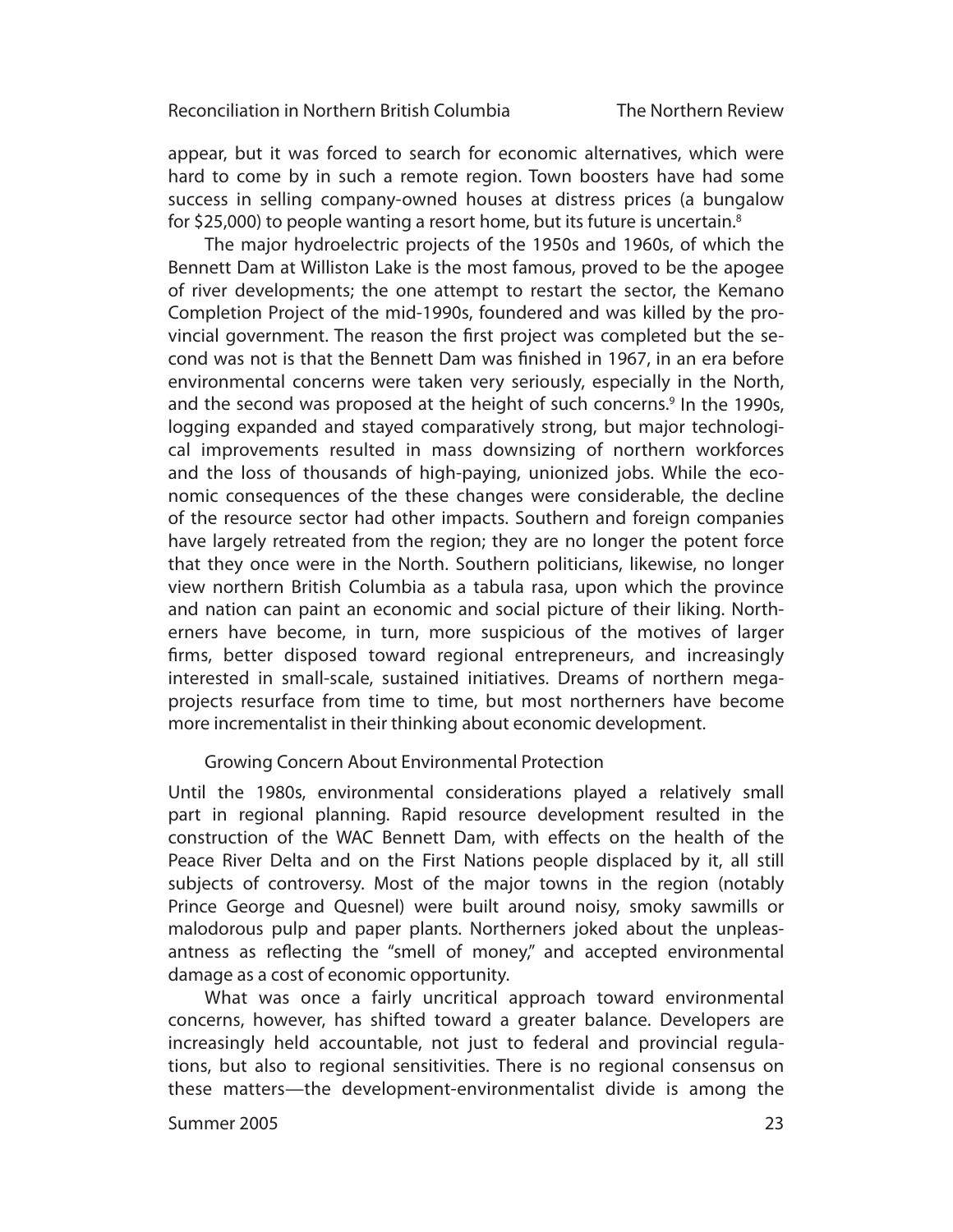most bitter in the North—but environmentalists are increasingly important in the region.

More generally, northern British Columbia has shifted gradually from a com mitment to short-term development to a greater understanding of long-term needs and obligations. This, in turn, has had a substantial impact on the economic planning for the region and on relations between Aboriginal peoples and the non-Indigenous population.

## Increased Stability of the Non-Aboriginal Population

Through much of the twentieth century, the non-Indigenous population of northern British Columbia has been extremely transient. Many workers came North only for the summer construction season and for seasonal resource work. Those who remained year-round typically migrated out of the North, taking most of their earnings and investments with them. That pattern appears to be shifting. An increasing number of northern residents have moved North because of the environment, outdoor recreational opportunities, the small size of regional centres, and the opportunities to work with Indigenous peoples and communities. At the same time, some communities have reached a size where they can offer amenities that appeal to people who do not necessarily want the "wilderness experience." In 1935, when Prince George had a population of only a few thousand, it was truly a frontier community. Even in 1960, with about 12,000 people, it had few big-city amenities. Then the pulp mills were built, the population zoomed to nearly 70,000 by the early 1970s, $10$  and a managerial class moved in. By 1975 it had a semi-professional symphony orchestra and two theatrical companies (one professional), and by 2001 two Starbucks outlets. People with a higher degree of commitment to the North—and time will tell if this commitment continues to hold—are more likely to be concerned about long-term possibilities, opportunities and responsibilities than those who came North to make money and leave. Long-term residents, as well, are more likely to make efforts to reach an accommodation with Aboriginal people in the communities.

Ironically, the Aboriginal population appears to be heading in the opposite direction. There is a significant movement from reserves and villages to towns and cities in the North. There is a secondary, and also substantial, migration from northern settlements to southern centres. The Nisga'a, for example, maintain "virtual" villages in Terrace, just outside the Nass Valley, Prince Rupert and Vancouver. Women, usually with their children, make up the bulk of this migration out of the villages.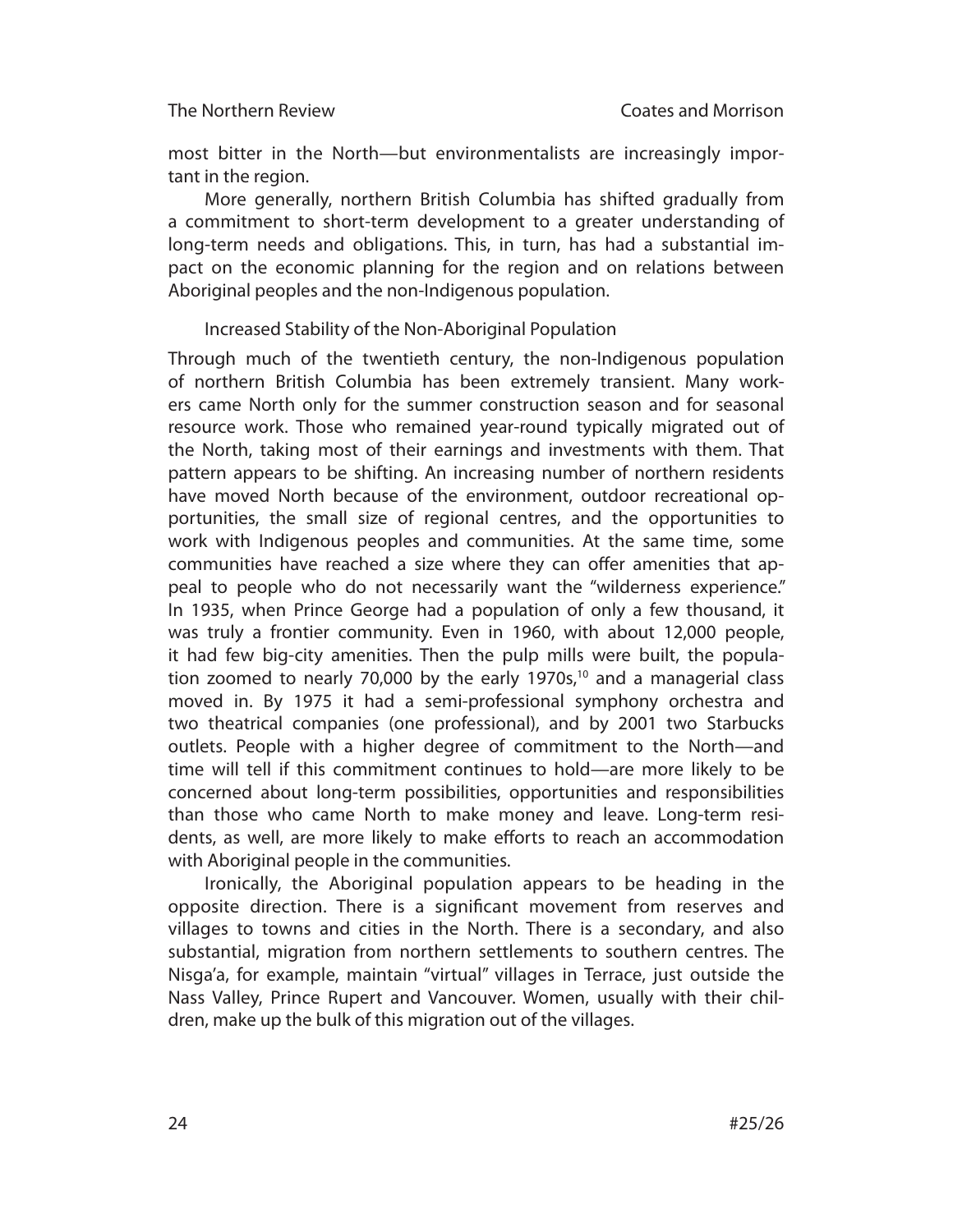UNBC and Regional Colleges

Regions need icons, symbols of their potential and the possibilities. The University of Northern British Columbia plays this role, particularly since it was built over the objections of southern British Columbians (who wanted to spend the money on southern institutions) and because it has exceeded expectations by such a sizable amount. Before UNBC was created (the university opened officially in 1994), the region was served by three regional colleges (the College of New Caledonia in Prince George, Northern Lights College, with campuses in the northeast, and Northwest Community College, with seven campuses between Smithers and Prince Rupert) and the University College of the Cariboo, based in Kelowna. These colleges seemed to epitomize the limited reach of the North. They did well with limited resources and complex mandates, but they struggled to serve diverse and widely dispersed populations. The colleges, by their mandates, produced little original research and worked closely with the large companies that dominated the regional economy. UNBC, in contrast, represented a declaration of regional self-confidence. Northerners, when launching the institution, seemed determined to assure themselves of a "complete" society, one that had the capacity to conduct research on regional themes, teach students from the North, attend the intellectual and educational needs of First Nations peoples, and represent northern British Columbia to the world. Because its founding was strongly supported by communities across the northern part of the province, UNBC gave tangible evidence of the benefits of intra-regional cooperation, for the initiative flew in the face of long-standing and divisive struggles between subregions and, even more disruptive, between neighbouring communities. The successful establishment of a new university demonstrated a growing regional self-confidence, a stronger understanding of the region as a northern environment, and a commitment to collective self-improvement.

## Barriers to Reconciliation

While there are promising signs of a merging of Indigenous and newcomer interests, of greater understanding of Aboriginal aspirations, and of acceptance (if grudgingly) of the needs of Indigenous peoples and communities, major issues remain. The path to reconciliation in northern British Columbia includes a number of formidable barriers and impediments, and there is no assurance that the end goal will be reached. Reconciliation has proved distressingly elusive around the world. There is little reason to believe that northern British Columbia will find it any easier to resolve the struggle for cultural understanding and cooperation.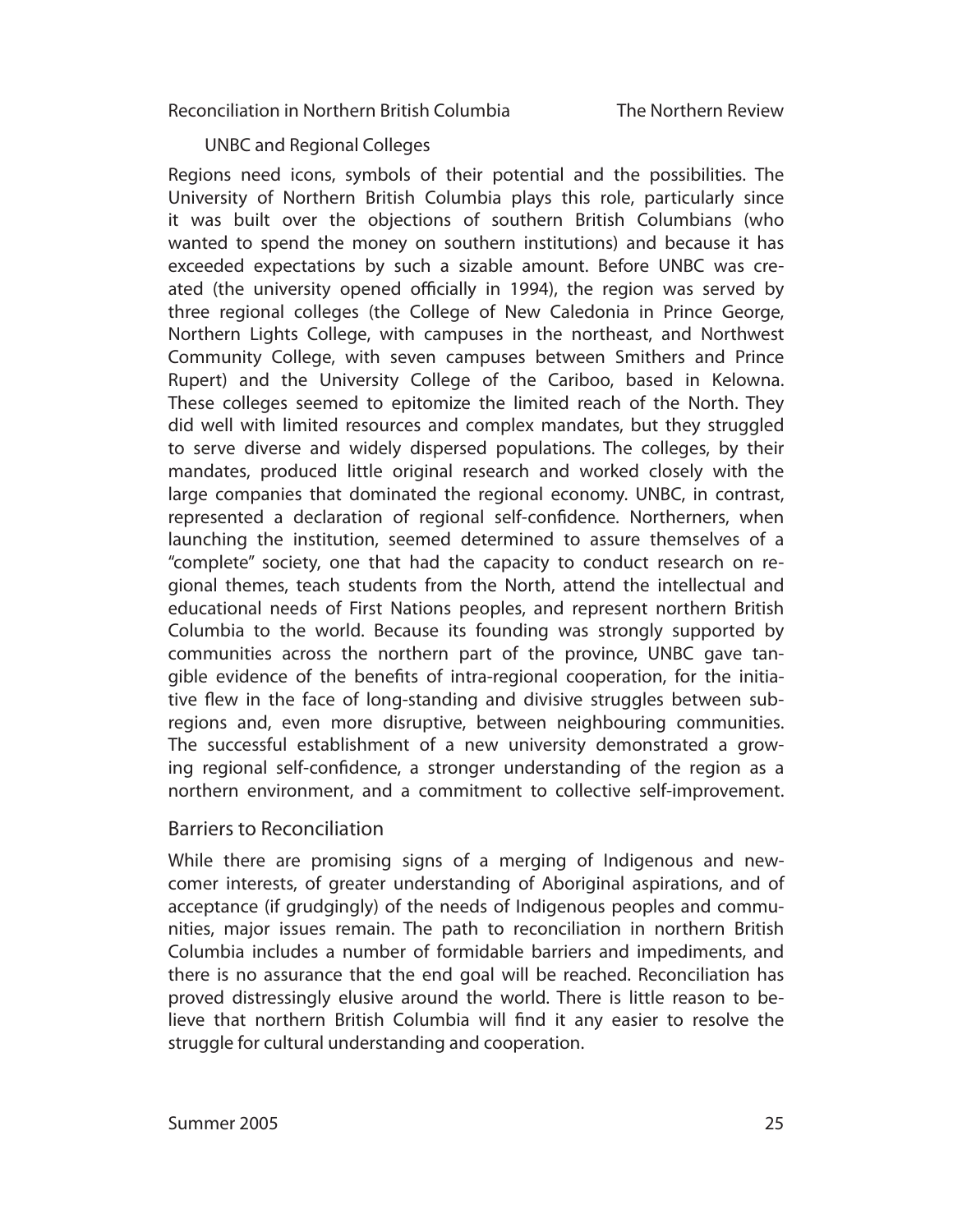Debating Responsibility for the Past

In northern British Columbia, as elsewhere in Canada, debates about history and historical responsibility often interfere with attempts at reconciliation. From the Aboriginal perspective, the matter is clear. Newcomers took the land and resources and offered little in the way of compensation. Intrusive government policies and the work of missionaries and teachers attacked Indigenous ways of living. Any attempt at resolving differences, the argument goes, has to begin with a recognition of historical guilt and contemporary responsibility for the injustices of the past. Apologies are seen to be an essential element in the reconciliation process. In response, some non-Aboriginals, notably church leaders, find it easy to apologize. These people have a strong sense of historical guilt and are prepared to accept the responsibility for addressing the wrongs of the past, even to the extent, as in the case of the Anglican Diocese of Cariboo, of going out of business as a result of paying compensation for past wrongs done to Indigenous people.<sup>11</sup> At the opposite extreme, growing numbers of newcomers reject the idea of collective responsibility and arque that the focus should be on the future, not the past. Some suggest that Aboriginal peoples benefited from the contact experience and that the guilt of the past has been expiated through generous government subsidies. For several decades, the large middle group between these positions leaned in favour of accepting responsibility for the past. The balance appears to be shifting, with a greater emphasis on contemporary situations, support for equal legal rights, and less commitment to the idea of paying in this generation for the actions of past ones.

## Ideological Differences

There are profound differences of opinion between and within the Aboriginal and non-Aboriginal sectors. In northern British Columbia, there are individuals and groups committed to working cooperatively with provincial and national governments to create viable administrative and legal solutions to contemporary difficulties. Other First Nations groups maintain a sovereigntist stance and argue that Aboriginal people still own the land and resources, that they are "nations" that should deal with Ottawa on equal footing, and that any concession to government demands represents an abandonment of Aboriginal ideals. And, as with most groups, the majority of the Indigenous people fit somewhere in the middle. Non-Aboriginal ideological differences are just as profound. The "liberal" position holds that contemporary governments should provide compensation for the past, respect the legitimacy (within national parameters) of Aboriginal self-government, and commit themselves to the empowerment of Aboriginal communities through government support and legislative protections.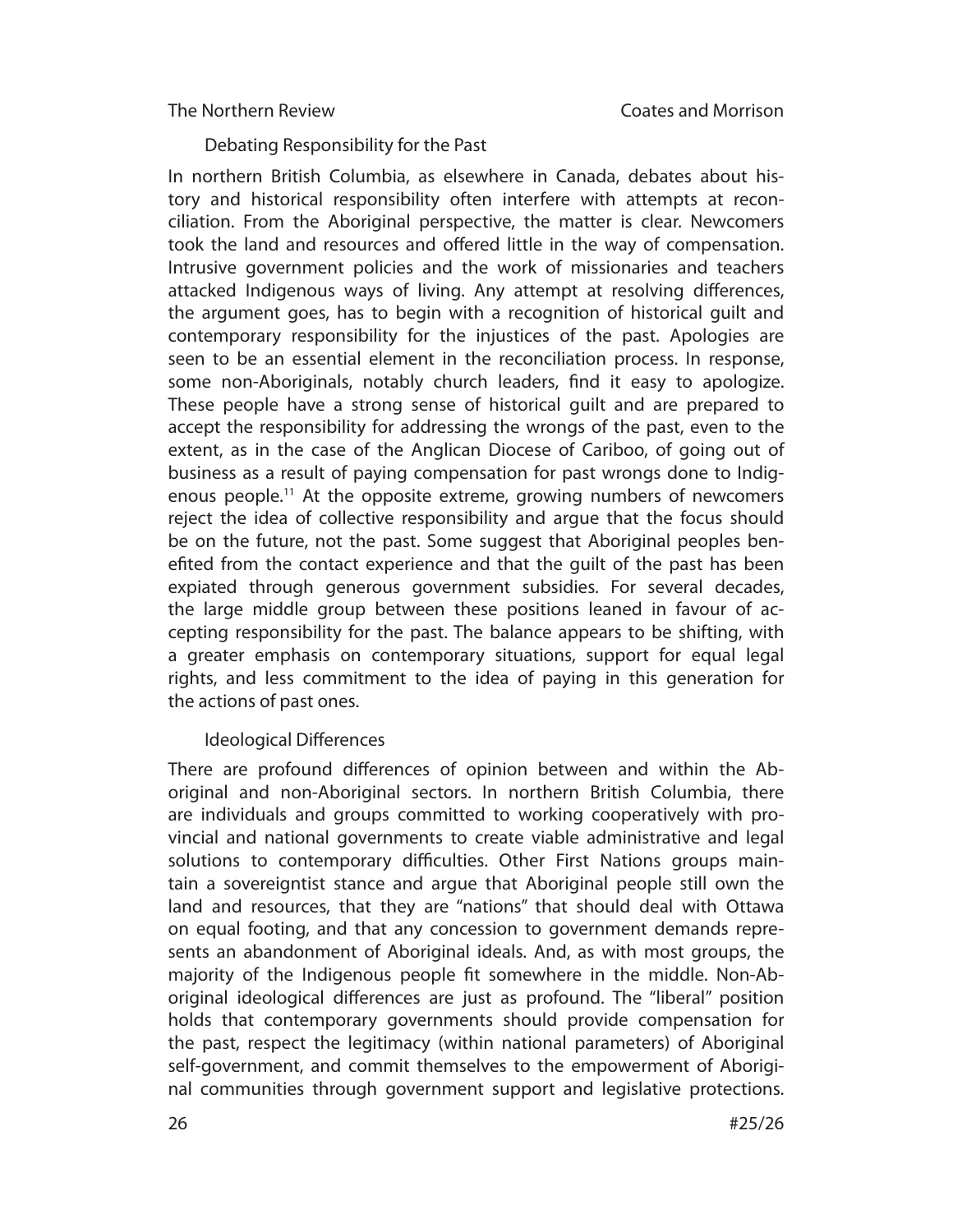The Northern Review

The "conservative" position, represented by the Canadian Alliance party and personified by Prince George Member of Parliament Dick Harris, argues for equality and the "level playing field." The Canadian Alliance rejects the idea of separate legal status for Indigenous peoples, suggests that segregationist policies are making a bad situation worse, and urges free market and democratic solutions on Indigenous communities. Since members of this party have been elected with large majorities, it seems safe to assume that this is the predominant view of First Nations affairs in this part of the country.<sup>12</sup> With such ideological divisions throughout northern British Columbia, it is difficult to create a political environment where support for Aboriginal rights stabilizes and rises. At present, for example, the growing assertiveness of separatist (Nisga'a) or sovereigntist positions usually has the effect of enhancing non-Aboriginal support for legal and constitutional equality.

## Racism and Intergroup Animosity

Like other parts of the country, especially those in which there is a proportionately large population of First Nations people, northern British Columbia has legacies of troubled race relations, made worse by the fact that it was outside the treaty process until the present day. Aboriginal people remember the long-standing tensions that divided Indigenous and non-Indigenous communities. Official policies of segregation kept these communities apart across much of the North; unofficial racism drove severe wedges between the ethnic groups. While there are now few racist outbursts in public settings, since public racism is no longer fashionable, private conversations among non-Aboriginal people are often infected with a strand of anti-Aboriginal sentiment. Increasingly, Indigenous conversation is sometimes laced with anti-newcomer images and suggestions. There are tensions within the non-Aboriginal sector (particularly involving Europeans and South Asians) and the Aboriginal population, where inter-tribal conflicts have a long and occasionally bitter history. That the relationships among northerners have sometimes included racist outbursts, strong language and bitter divisions presents an impediment to regional reconciliation.

#### Financial Instability

In the 1960s, northern British Columbia brimmed with confidence. New mines seemed to open annually. Large lumber and pulp and paper operations expanded routinely. Communities developed at a rapid pace. Wages were high and work seemed available to all who wanted it. In the first years of the twenty-first century, however, a very different picture emerges. Almost all of the mines have shut. Company towns are mostly abandoned. Technological change has reduced the workforce in the remaining indus-

#### Summer 2005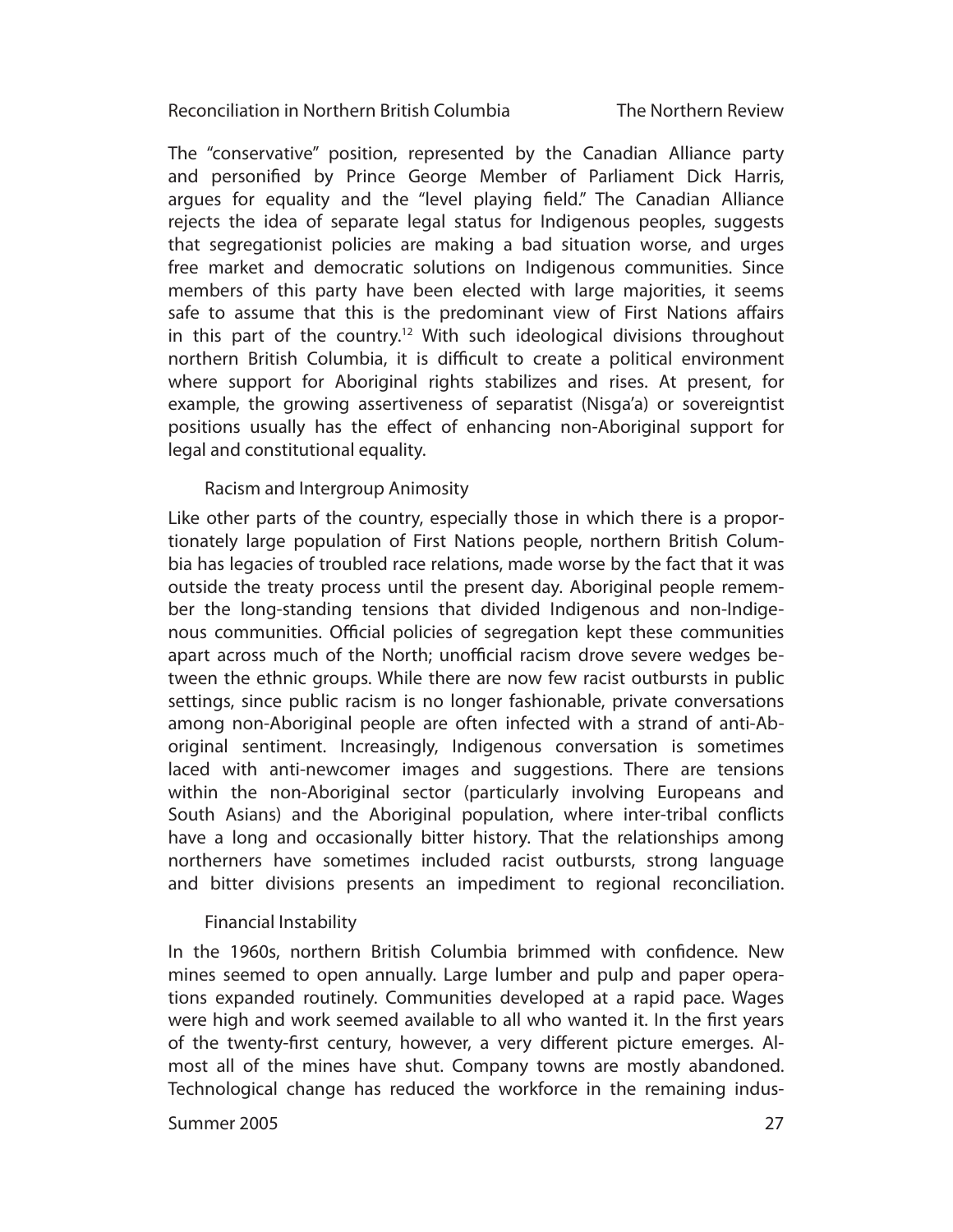trial plants. Resource developments that once fuelled dreams of unending prosperity lie mired in government regulations, environmental challenges, and Aboriginal claims, if in fact declining world prices have not already reduced the demand for the resources. These times of uncertainty carry their own dynamics: out-migration, high unemployment, lower wages, declining housing prices, and inter-community rivalry, which is one of the most consistently disruptive elements of northern British Columbian life. The difficulties, in turn, generate a search for scapegoats—and many local observers have held Aboriginal peoples (and, to a lesser extent, environmentalists) responsible for the declining economy. It is important to remember that the provincial government's costly decision to close down the Kemano Completion Project in 1995 was celebrated by environmentalists and some key Aboriginal communities but was sharply criticized by many union workers and communities that stood to gain jobs and income from the massive project. Times of economic difficulty are generally not the occasion for expansive and creative efforts at social cohesion. Or to put it more bluntly: bad times often bring out the worst in people, and these are not good economic times in the region.

## Political Unknowns

On a more general level, northern British Columbia is awash in political un certainties. Aboriginal self-government is a reality, but only at a preliminary and somewhat theoretical level. It is not known if the third level of govern ment concept will work, or if municipal and regional governments in the North will support this initiative. The federal government is in the pro cess of rethinking its relationship with First Nations groups and has launched a highly controversial revision of the Indian Act. The Government of British Columbia under Liberal leader Gordon Campbell is committed to redefining the role of government, and significantly reducing the administrative presence in the lives of British Columbians. At the federal level, new imperatives are replacing old certainties. A long-standing obsession with Quebec is waning (one hopes permanently, but probably not), but so is the traditional southern interest in rural, Aboriginal and northern issues. These have long been near to the hearts of the thinking sector of the Canadian electorate, representing age-old commitments of the country and its founding peoples. But there is a new order unfolding in Canada. More than twenty percent of the population is now made up of naturalized Canadians, and most of those come from non-European countries and have settled in a handful of major southern cities. They are in the process of redrafting national priorities, refocusing attention on urban and southern issues. Federal politicians, it seems, are gradually realizing that there are relatively few votes to be won by responding rapidly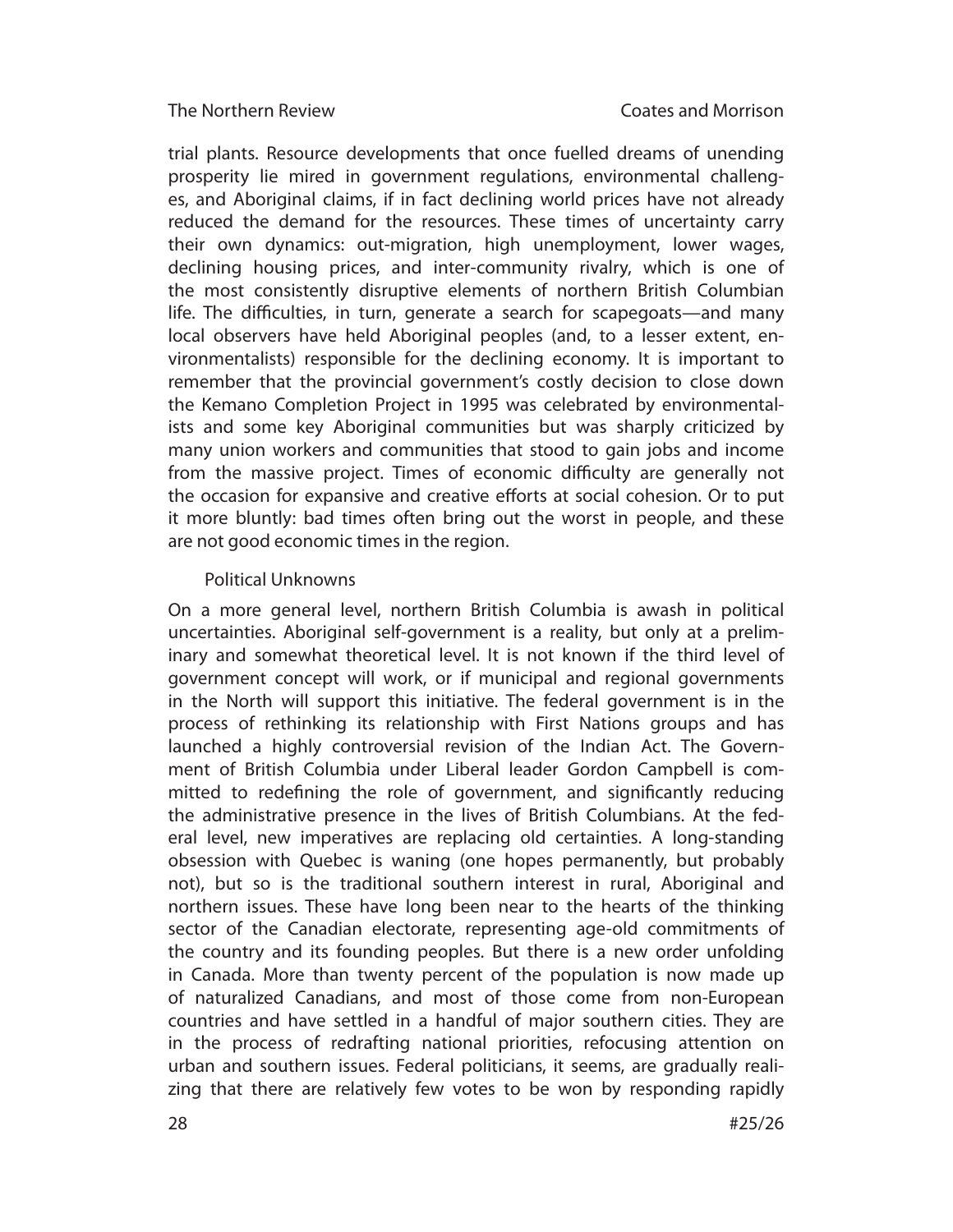The Northern Review

to Aboriginal issues (hence the pattern of largely ignoring the Assembly of First Nations) or paying much attention to the country's northern regions. There is no new John Diefenbaker in the House of Commons stirring interest (albeit incoherently) in the idea of a national northern vision. At a variety of levels, therefore, political uncertainty characterizes the political life of northern British Columbia. Again, this is scarcely an environment in which new models of reconciliation and ethnic accommodation are likely to arise and flourish

#### Internal Rivalries

If there is one fundamental flaw in the political culture of northern British Columbia it is the existence and intensity of sub-regional and inter-community rivalry. For several decades, the proximate communities of northern British Columbia (especially Dawson Creek, Fort St. John and Chetwynd in the northeast, Prince George, Quesnel and Vanderhoof in the middle, and Terrace, Kitimat and Prince Rupert in the northwest) have struggled against each other. Efforts to secure government commitments or privatesector investment have often run up against inter-community competition. The strength, and occasional bitterness, of these rivalries has enabled southern politicians to play communities off against one another and, in the process, delay making substantial commitments to the North. The one major exception to this rule—the region-wide effort to convince the Government of British Columbia to build the University of Northern British Columbia—illustrates the potential power of intra-regional cooperation. There are not many examples of the successful bridging of community tensions and rivalries.

## Radicalism of Aboriginal Communities

It would be incorrect to leave the impression that the barriers to reconciliation rest entirely with the non-Aboriginal community. First Nations peoples in northern British Columbia face a series of comparable dilemmas and challenges. Inter-group rivalries are every bit as strong in the Aboriginal world as between newcomer communities. Long-standing tensions between the We'et suwueten and the Nisga'a, for example, are but one of dozens of cases of intense disagreements over borders, resource rights and land entitlements. The fact that the land claims of various First Nations actually overlap does not bode well for a harmonious settlement of the issues.<sup>13</sup> Intra-community struggles in Aboriginal communities are as strong, and often stronger, than those in northern newcomer towns and villages. Perhaps the greatest challenge rests in the gathering radicalism that can be seen in many northern Aboriginal villages. Young people particularly unemployed, poorly educated and culturally disoriented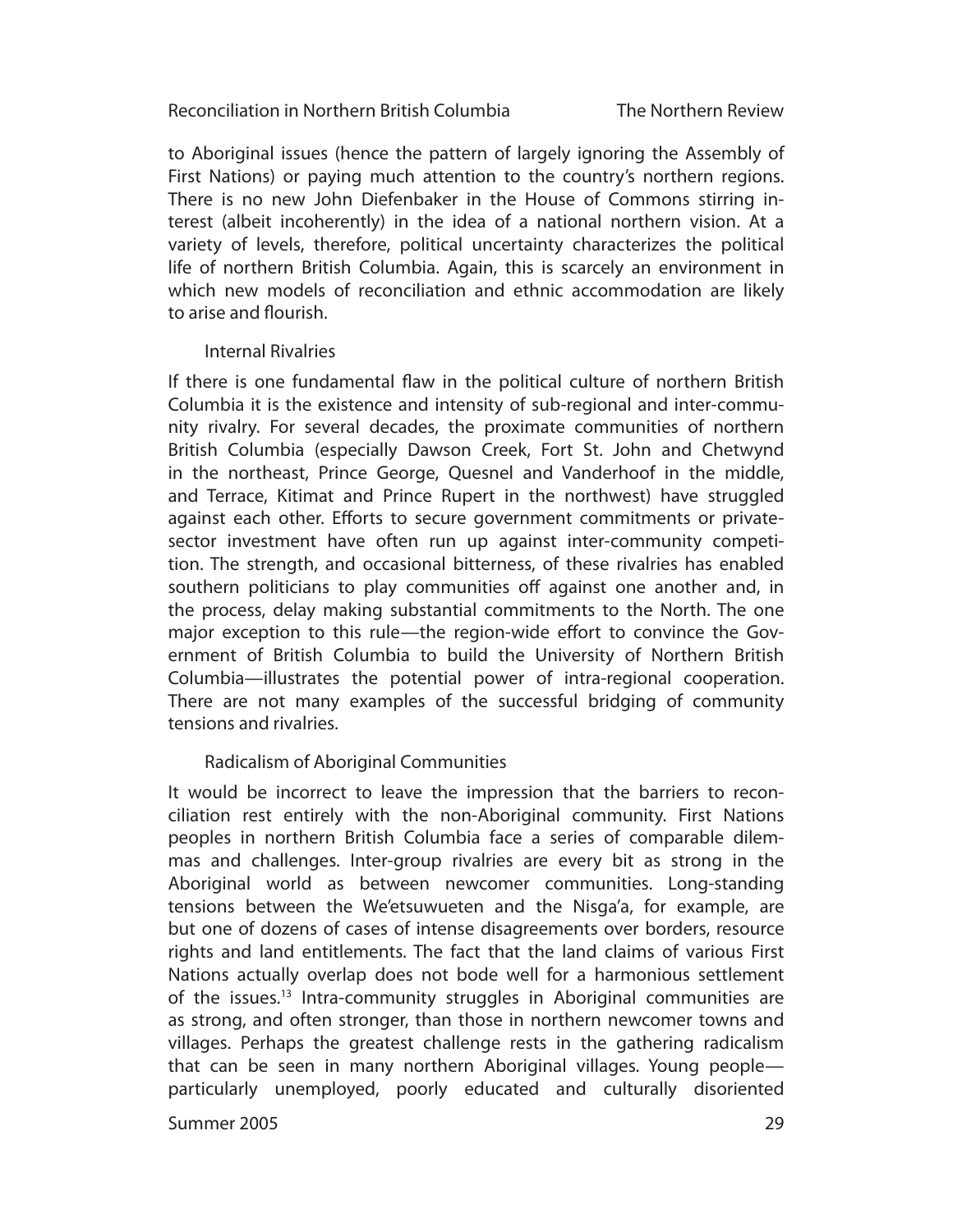men—are increasingly frustrated with the slow pace of change. While elders talk of historic relationships to the land, while community leaders counsel caution on land claims and resource negotiations, young people appear to be getting more and more angry. These frustrations bubble up in numerous ways, primarily through self-destructive behaviours (suicide, violence, drug and alcohol abuse), alliances with sovereigntist Aboriginal leaders, and an increased willingness to engage in public protest. Angry outbursts, in the form of roadblocks and other direct actions, have had the effect of stiffening non-Aboriginal resolve, rather than generating greater sympathy or a desire to speed the process of reconciliation.

## What Would Northern Reconciliation Look Like?

There are no assurances that reconciliation will proceed smoothly or swiftly in northern British Columbia. Despite the barriers noted, however, it appears as though the process of bridging the cultural, political and economic gaps between Indigenous peoples and newcomers is more advanced in the North than in most parts of Canada. In northern British Columbia, Aboriginal and non-Aboriginal people share the same communities, interact through the institutions of civil society, work together and, often, argue face-to-face about very different visions of the region's future.

While reconciliation is a theoretical concept in much of southern and urban Canada, something of a parlour game among the middle-class liberals who populate metropolitan areas, the concept speaks directly to the everyday experience of many northerners. The success or failure of attempts at reconciliation may well determine the economic and social trajectory of the region in a way that simply will not happen in southern, urban environments.

There are a variety of activities and processes underway, which, cumulatively, contribute toward the drawing together of peoples and cultures and that may begin to build bridges across the once seemingly unbridgeable ethnic chasm in the region.

## Economic Joint Ventures and Commercial Cooperation

Aboriginal and non-Aboriginal people are increasingly working and living together. Educational and training programs are slowly adding Indigenous people to the market economy. Aboriginal members of the middle class are not as rare as they were in the early 1970s. In addition, the expanding flow of money into the hands of band governments and tribal councils has resulted in commercial joint ventures between Aboriginal communities and newcomer-controlled enterprises. These economic connections hold the potential of creating even more positive interaction and collaborative economic development.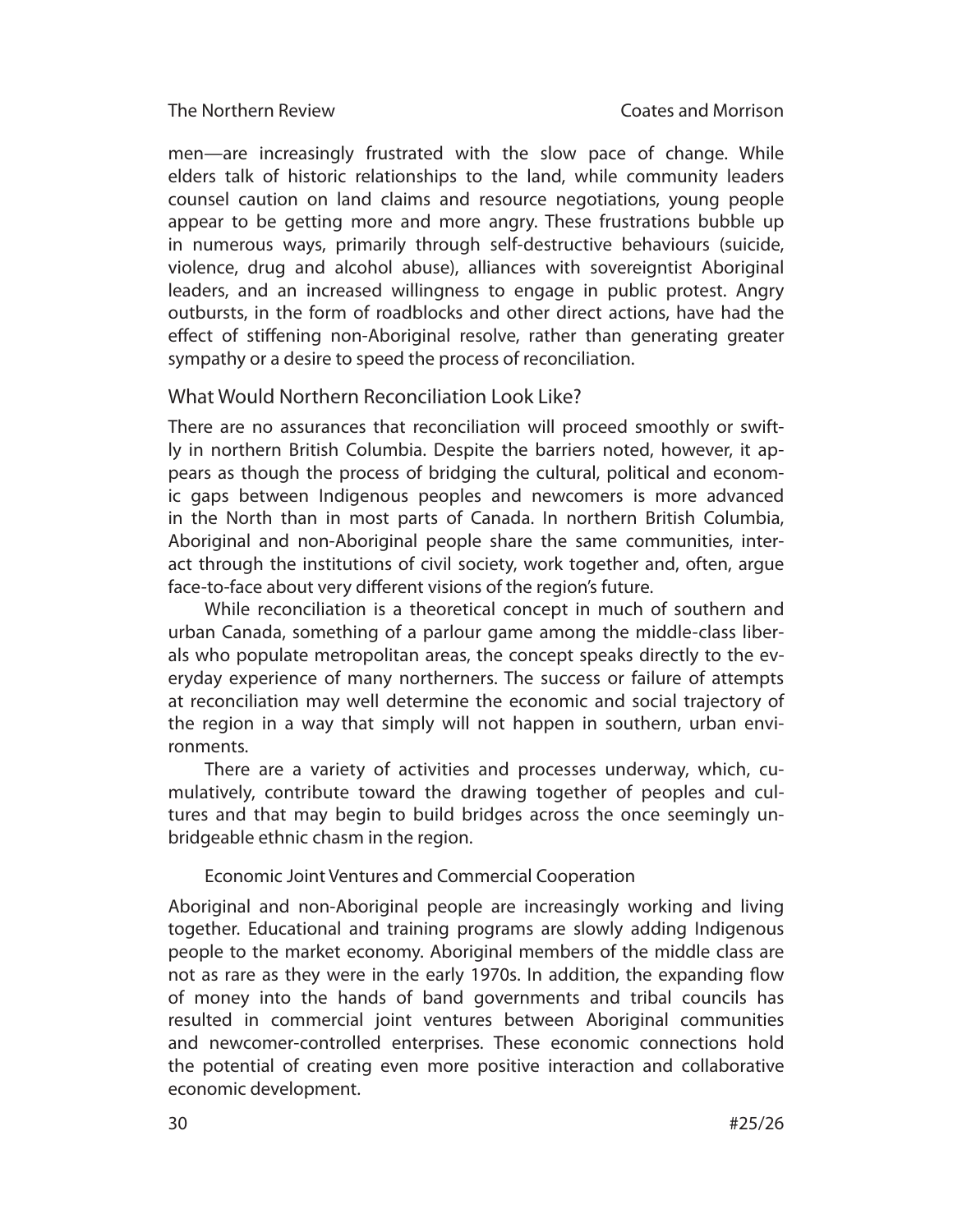#### Intermarriage

In northern British Columbia (as across North America), there is a growing number of inter-racial marriages. The general pattern has been for non-Aboriginal men to marry Aboriginal women, especially those with advanced education. These relationships draw families and communities together, creating opportunities for interaction and understanding. This same pattern, however, causes significant problems within First Nations communities. Aboriginal women are more likely to pursue advanced studies and, equally, are more likely to marry outside their ethnic group. This has produced a large gap between the number of eligible men and eligible women in many Aboriginal communities.

Cooperation of First Nations Governments and Local Authorities

Probably the most important element in the process of reconciliation attracts almost no attention. In every community in the North, First Nations and local governments are interacting on a more regular and intense fashion. These discussions, negotiations and agreement focus on extremely pragmatic issues—fire protection, water and sewage systems, access to libraries and swimming pools, education, snow clearing and the like. The agreements that have resulted have bound communities together in new and intricate ways and, perhaps more importantly, have created a much higher level of social and political understanding than existed before.

Recognition by Non-Aboriginal People that Aboriginal Cultures are Real, Alive and Vibrant

For much of the twentieth century, non-Aboriginal Canadians assumed that Indigenous cultures were dying. The growing assertiveness of Aboriginal govern ments and peoples, coupled with a resurgence of public displays of Indigen ous cultures, has made it clear that Indigenous traditions, customs and values remain very much intact. Non-Aboriginal northerners found it difficult over the years to generate enthusiasm for negotiations with "dying" cultures, which were, in any case, considered inferior. The realization that these cultures and communities are alive, even vibrant, and certainly real has encouraged many non-Aboriginal people to take far more seriously Indigenous claims to the right to participate in shaping the future of northern British Columbia.

Gradual Equalization of Circumstances

Although movement in this area has been slow, the closing of the economic gap between Indigenous and non-Indigenous peoples has produced a greater sense of equality, and should continue to do so. Improvements in education for First Nations, coupled with declining wages and lesser job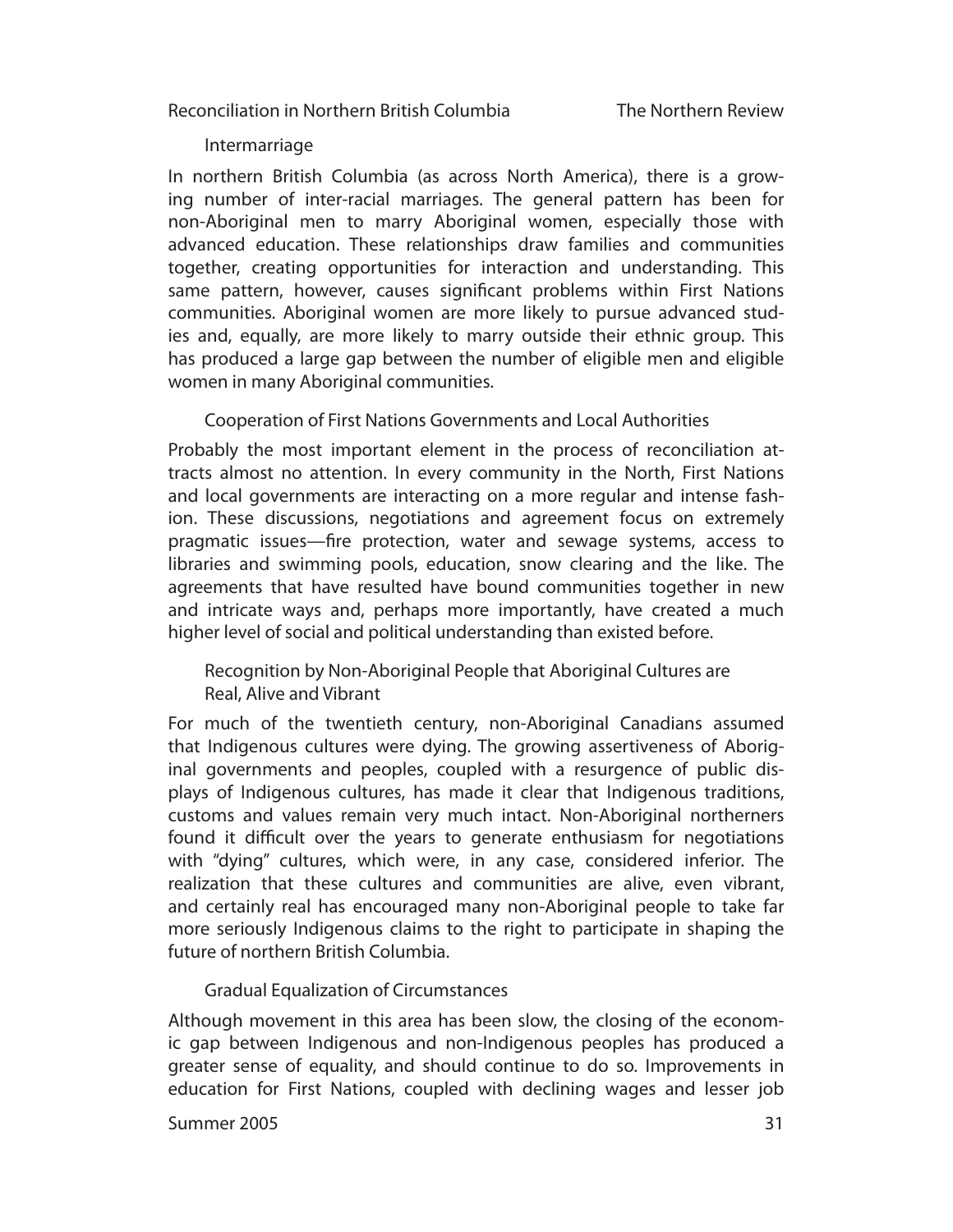security for non-Aboriginal peoples, have created a better sense of shared circumstances and, therefore, a shared destiny. So long as Indigenous peoples lived impoverished lives on isolated, rarely visited reserves, it was difficult for non-Aboriginal people to see them as partners in the region's future. That understanding is changing, albeit slowly.

## Open Discussion of Problems

Northerners are not, as a rule, shy people. Public conversation is blunt, frank and to the point. Political correctness has not taken full root yet in a society that favours directness and is tolerant of bluntness. The North is getting accustomed to an open airing of regional problems, ranging from political marginalization to economic distress and from alcohol abuse (in both sectors of the population) and widespread health problems. Community leaders are hard pressed to find solutions to problems that are not openly acknowledged. The North acknowledges the issues, seeks solutions, and encourages debate.

## Land Claims, Resource Controls and Financial Settlements

We would argue that the fundamental basis for reconciliation rests in the non-Aboriginal acceptance, however grudging, of the inevitability of Aboriginal empowerment. The message cannot be clearer: Aboriginal selfgovernment, major court decisions in the favour of Indigenous communities, land claims agreements and negotiations, massive transfers of funds from the federal government to First Nations, and other changes have created a sizeable amount of political and economic space for Aboriginal people. Indigenous northerners will play a critical role in the future of the North, regardless of the wishes and the plans of the non-Aboriginal communities. Armed with the resources and authority necessary to chart their own futures, Aboriginal peoples now have the power to command the attention of the non-Indigenous majority in northern British Columbia. Pragmatic considerations, rather than soaring rhetoric or high-sounding political and constitutional principles, have provided the most fundamental precondition for reconciliation.

## **Conclusions**

Northern British Columbia is changing in fundamental and important ways. Aboriginal people now play an increasingly prominent role in northern decision-making, and their political and economic importance in the region will expand in the years to come. Non-Aboriginal northerners and the Government of British Columbia, are increasingly accepting this reality and are working on the creation of viable models for sustainable interaction. But the path forward will not be easy; both sides will make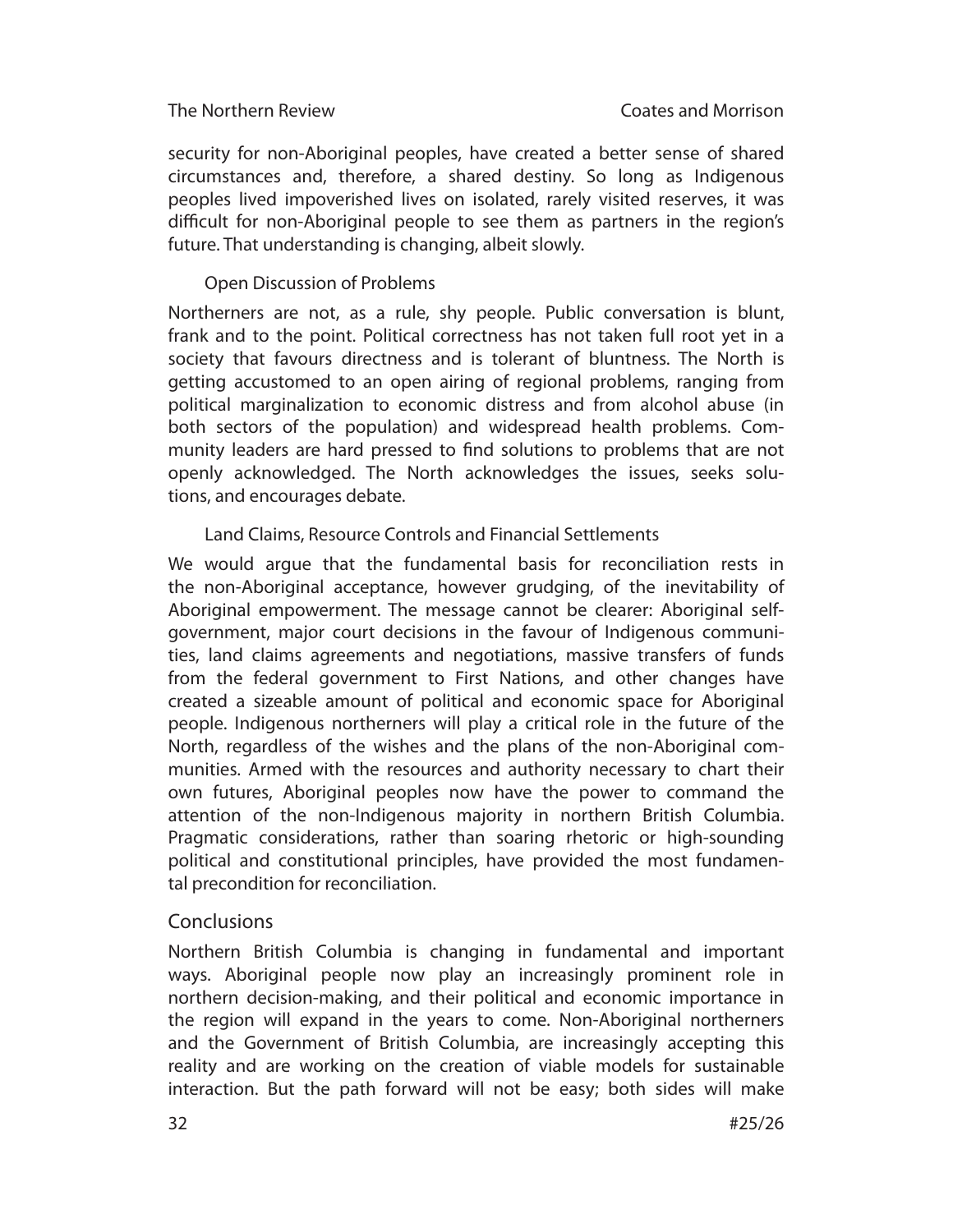The Northern Review

mistakes, their reserves of goodwill will be strained, and roadblocks will emerge. But the direction appears to be firmly set, and the trajectory of reconciliation has been firmly set.

The even more fundamental accomplishment of northern British Colum bia, shared to varying degrees with other northern jurisdictions, is that the North is taking the lead on determining the pace, nature and intensity of the transformation. The reconciliation between people of Aboriginal and non-Aboriginal descent on both personal and practical levels has not been mandated by external authorities, but rather is emerging organically from the changing dynamics of northern society and the regional economy. The North is seeking to find solutions based on northern needs and imperatives. Southern Canada, which for generations imposed national and provincial priorities on politically powerless northern regions, lags far behind in making progress on these critical relationships. While few people are currently taking notice of the developments, the steady advance toward reconciliation will eventually find its audience. In time, the rest of the country will gradually catch on. Eventually, Canadians will come to realize that some of the key lessons on how to create an environment for reconciliation are to be found in what used to be described as the "land of tomorrow"—the Canadian North.

## About the Authors

Ken Coates is Adjunct Professor, Department of Political Studies, University of Saskatchewan and an historian specializing in the Canadian North and indigenousnewcomer relations. His most recent book is A Global History of Indigenous Peoples (New York: Palgrave Macmillan, 2004). William R. Morrison holds degrees from McMaster University and the University of Western Ontario, and is Professor of History at the University of Northern British Columbia. He is author and co-author of eleven books, most recently Strange Things Done: Murder in Yukon History (2004).

## Endnotes

- 1. Elazar Barkan, The Guilt of Nations: Restitution and Negotiating Historical Injustices (New York: Norton, 2000).
- 2. Just over half of First Nations people in British Columbia today do not live on reserves. Larry Loyie, "Vancouver First Nations People," <http://www.discovervancouver.com/GVB/first-nations-people.asp>, accessed March 2003.
- 3. Cassiar was a town in northwestern BC built around an asbestos mine that operated from 1953 to 1992. In the mid-1970s it had a population of 1500. When the mine closed, the town was abandoned. A group of former residents keeps its